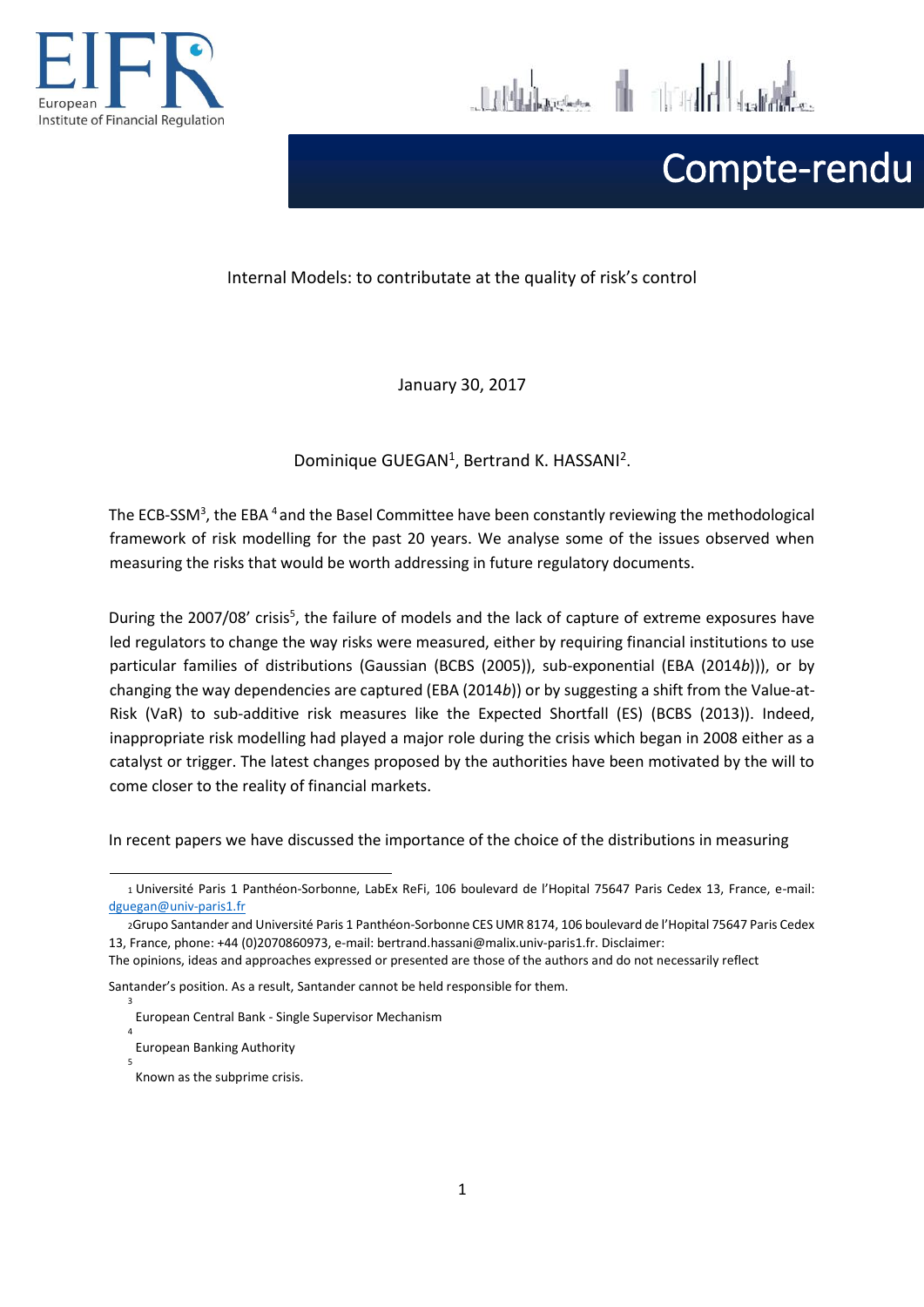

**.** 

# Compte-rendu

the risks (Guégan and Hassani (2016)), and the impact of the notion of sub-additivity, which interested many researchers in the past 20 years (Guégan and Hassani (2015*a*), Guégan and Hassani (2015*b*) and Bensoussan et al. (2015)), complying with regulatory requirements (BCBS (2011*a*), BCBS (2011*b*), BCBS (2013), EBA (2014*a*)). Considering that the classical approach in terms of risk measure are insufficient to correctly control the risks inside the institution, we open the debate proposing new routes for measuring the risks: the spectral approach, the spectrum representation of a risk measure (i.e. the value of the risk measure for each and every percentile of a given distribution), and also the spatial approach.

 $\begin{array}{ccc} \begin{array}{ccc} \end{array} & \begin{array}{ccc} \end{array} & \begin{array}{ccc} \end{array} & \begin{array}{ccc} \end{array} & \begin{array}{ccc} \end{array} & \begin{array}{ccc} \end{array} & \begin{array}{ccc} \end{array} \end{array} \end{array}$ 

We argue that approaches proposed by the regulator focusing on the use of : (i) specific distributions to characterise the risks, (ii) specific risk measures, (iii) specific associated confidence level, (iv) and these strategies independently from each other, engender a bias (positive or negative) in the assessment of the risks, and consequently a distortion in both the corresponding capital requirements and the management decision taken since the problem of the measurement is not dealt with in its entirety, and as such we question the motivation of the regulator.

We point specific questions: (i) Is the choice of a particular risk measure ensuring conservativeness? (ii) When moving from a *VaRp* to sub-additive risk measures such as the *ESp*, for which distributions is the sub-additivity property fulfilled given that we consider several risk factors? (iii) Given that each risk type is modelled based on different distributions and using different *p*-s, how can the sub-additivity criterion be fulfilled? Is that really important in practice? (iv) Should we combine risk measures? (v) Should we focus on ranges of risk values rather than unique value? These different points are linked to the choice of a particular distribution, to the choice of the confidence level *p* and to the risk measure itself.

The regulatory documents state with respect to market risk - since 1995 (BCBS for instance) that "the VaR risk measure is inadequate for measuring the risks because it does not take into account the extreme events" and also "one of the problems of recognising banks"' value-at-risk measures as an appropriate capital charge is that the assessments are based on historical data and that, even under a 99% confidence interval, extreme market conditions are excluded"<sup>1</sup>. To confirm this fact, in the Consultative Document concerning the Fundamental review of the trading book (BCBS (2013)), the

<sup>&</sup>lt;sup>1</sup> There is no mean to know for sure that the most extreme market conditions have been met.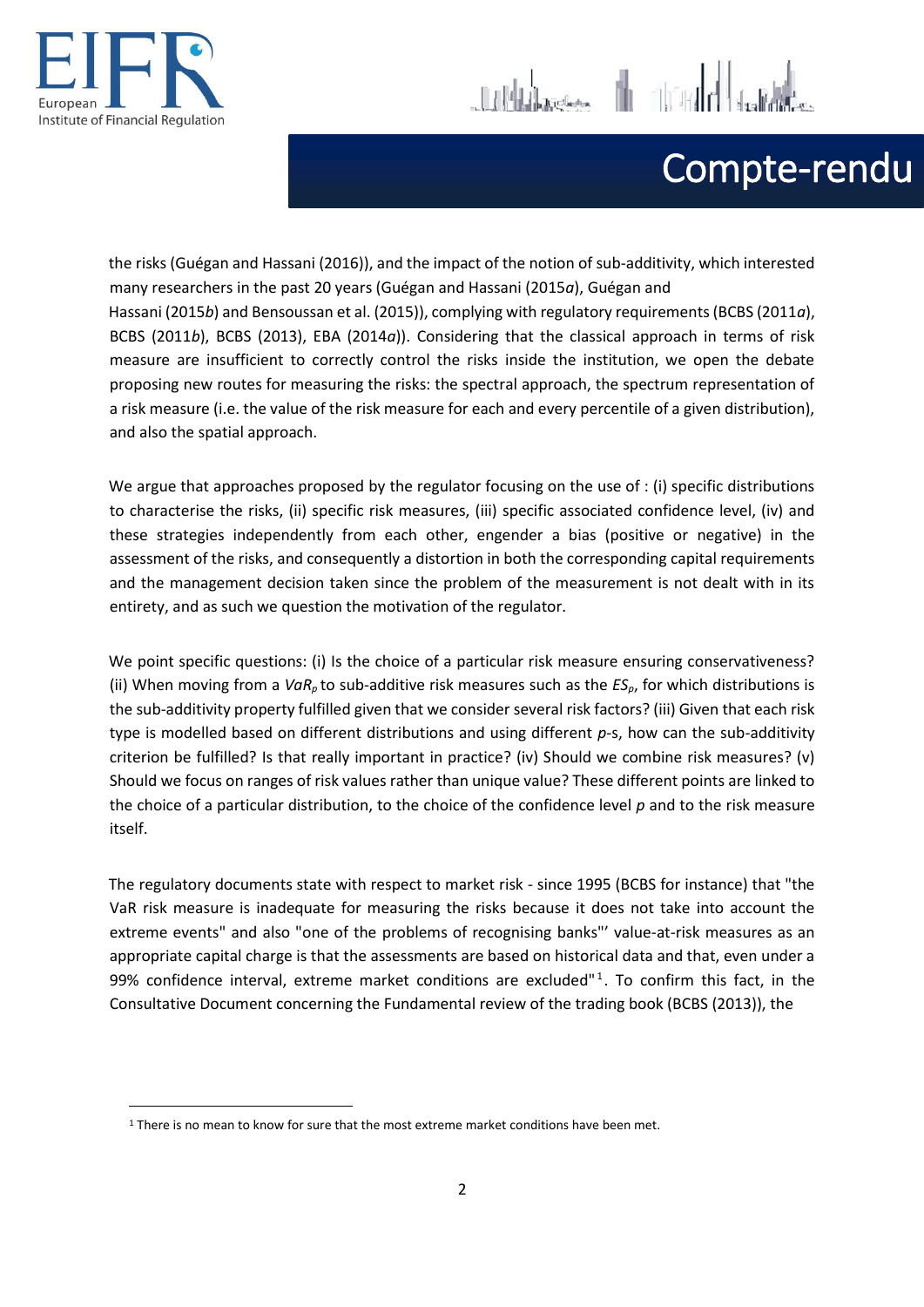

1



## Compte-rendu

Basel Committee proposes "to move from Value-at-Risk (VaR) to Expected Shortfall (ES) as a number of weaknesses have been identified using VaR for determining regulatory capital requirements, including its inability to capture tail risk". The Committee has agreed "to use a 97.5th ES for the internal models-based approach and to use it to calibrate capital requirements under the revised market risk standardised approach". We may argue that this modification has been decided with the Gaussian distribution in mind as the values of the 97.5th ES and the 99th VaR are very close to each other.

In these documents the regulator states that the choice of the VaR as a risk measure does not take into account extreme values. This statement is not correct as the choice of the VaR is not the issue; it is the choice of the underlying distribution with which the associated quantile is evaluated that determines if the extreme events are captured or not. This point actually implies a second question about what an extreme event is and answering it would suppose a complete information set. Then in 2013, it seems that the regulator thought that the use of the ES instead of the VaR would be more effective to capture the most relevant information to measure the risks. This is not necessarily true as once again, it depends on the choice of the distributions used for the computation of this ES. Nevertheless, we know that this last measure is more interesting than the VaR when considering the same distribution because it provides better information concerning the amplitude of the risk, but if the fitted distribution is inappropriate<sup>2</sup> the problem of capturing extreme events remains the same. Besides, the choice of the level of confidence, for instance 97.5 is also arbitrary (this point will be illustrated in the next section). Indeed, why did the regulator move from 99% (in 1995) to 97.5 % (in 2013)? - Why did they not suggest 95% or another value *p*?

Another point is considered by regulators for modelling operational risk (EBA (2014*b*) 3 ). Indeed, they consider that a "risk measure means a single statistic extracted from the aggregated loss distribution at the desired confidence level, such as Value-at-Risk (VaR), or shortfall measures (e.g. Expected Shortfall, Median Shortfall)". This definition is particularly, reductive, limiting and dangerous. How can the risk measures computed for different factors with different levels be aggregated? If we use the ES measure, it loses its sub-additivity property in that latter case. Thus, other approaches could be more

<sup>&</sup>lt;sup>2</sup> Goodness-of-fit test are only relevant with respect to the information considered. Besides, though a distribution might be appropriate given a data set, if the underlying information evolves (in other words if the sample changes), the distribution might not be valid anymore according to that test.

<sup>&</sup>lt;sup>3</sup> The discussed philosophy is also implied in the final version of the document.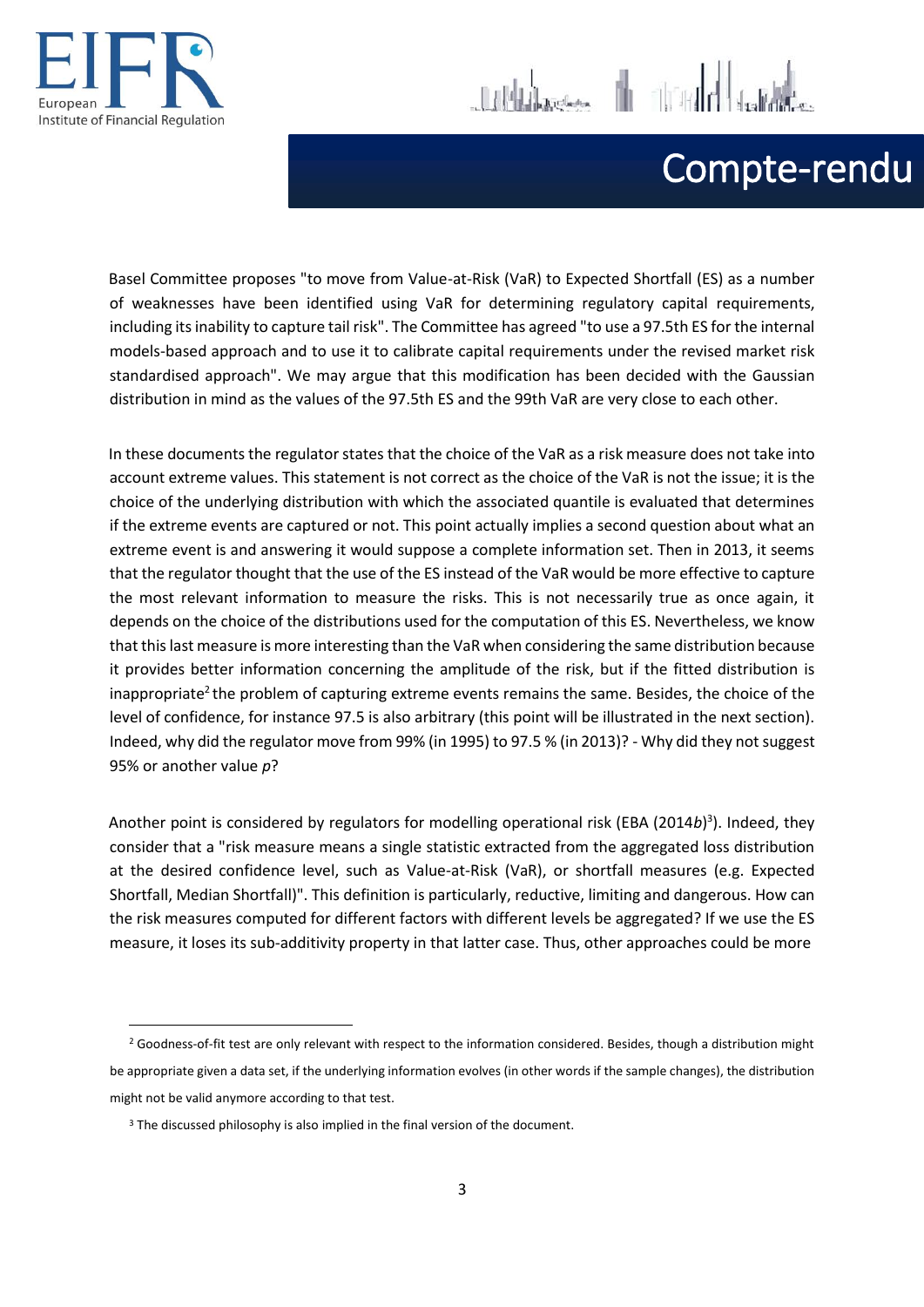



# Compte-rendu

robust and realistic, for instance the use of spectral measure, or a spectrum of the previous risk measures.

Our recommendations are the following:

We have analysed several guidelines issued by the EBA and the Basel Committee, we pointed out the fact that the regulators impose specific distributions, risk measures and confidence levels to analyse the risk factors in order to evaluate capital requirements of financial institutions. It appears that their approach is non holistic and their analysis of the risks relies on a disconnection between the components outlined in the previous sentence, i.e. the tools necessary to assess the risks.

We show that risk measurement in financial institutions depends intrinsically on how the tools are chosen, i.e. the distribution, the combinations of these distributions, the type of risk measure and the level of confidence. Therefore, the existence of a risk measure as discussed in the regulation is questionable, as for example modifying the level of confidence by a few percent would result in completely different interpretations. The regulators fail to propose an appropriate approach to measure these risks in financial institutions as soon as they do not take into account the problem of risk modelling in its globality.

Regulators are far too prescriptive and their choices questionable:

- *•* Imposing distributions does not really make sense whatever the risks to be modelled as these may change quite quickly. We may wonder where these *a priori* are coming from (Guégan and Hassani (2013*b*)).
- *•* The regulation reflects some misunderstanding regarding distribution properties (probabilistic approach) and of the particular properties surrounding their fittings (statistical approach) (Guégan et al. (2011)).
- *•* The levels of confidence *p* seem rather arbitrary. They neither take into account the flexibility of risk measures nor the impact of the underlying distribution, misleading risk managers.

While these fundamental problems are not addressed, others are completely ignored such as the concept of spectral analysis, spectrum or distortion risk measures (Guégan and Hassani (2015*a*), Hassani and Yang (2016)). Despite the cosmetic changes included in Basel II and III, the propositions do not enable a better risk management, and the response of banks to regulatory points is not appropriate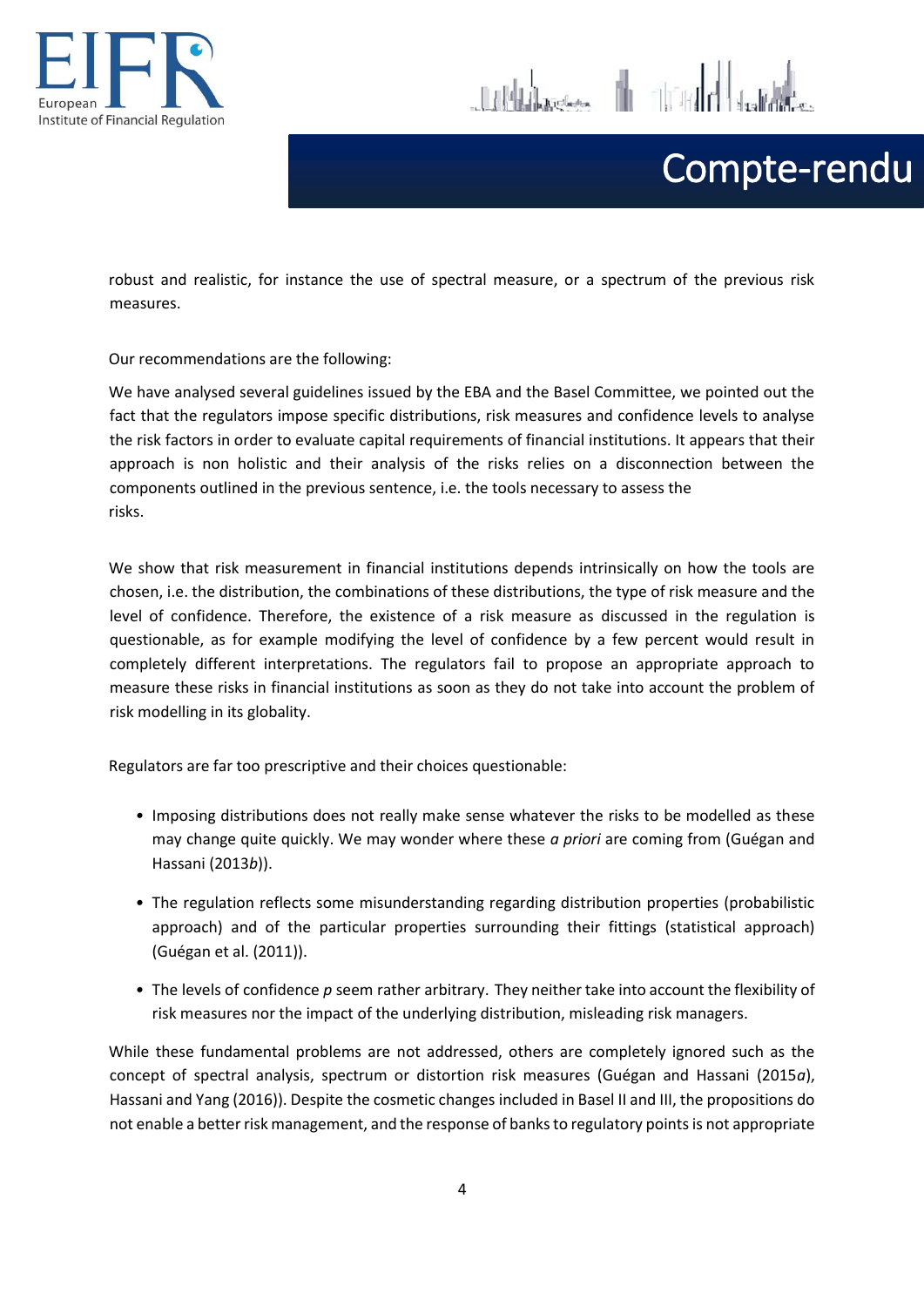

**.** 



11 Huberton The Tradel John

as they do not correspond to the reality. It is therefore not surprising that capital calculations and stress testing are still unclear, and that these are not able to capture asymmetric shocks corresponding to extreme incidents.

We came up to the conclusion that the debate related to the selection of a risk measure over another is not really relevant, and considering issues raised in the previous sections our main recommendation would be to leave as much flexibility as possible to the modellers to build the most appropriate models for risk management purposes initially and then extend with conservative buffers for capital purposes (Guégan et al. (2016*c*), Guégan et al. (2016*a*) and Guégan et al. (2016*b*)). The objective would be to suggest that good risk management would mechanically limit the exposures and the losses and therefore ultimately reduce the regulatory capital burden. Models should only be a reflection of the underlying risk framework and not a tool to justify a reduced capital charge. We would like to see the supervisory face of the authorities more and their regulatory face less; in other words we would like them to stop focusing so much on a bank's risk measurement comparability and more on financial institutions risk understanding. It would probably be wise if both regulators and risk managers worked together (e.g., academic formation open to both corpus, regular workshops, etc., (Guégan (2009))) rather than as opponents, in order to reach their objective of stability of the financial system first and profitability second.

Finally, we believe that the implementation of combinations of risk measures such as the spectral risk measures, spatial VaR, risk measure spectrum or the distortion of the risk measure may help addressing the limitations, the inefficiencies or blind spots of the more traditional risk measures for instance the VaR or the ES. Indeed, the combinations help capturing a more diffuse risk, and not a specific value in a spot, providing a better representation of the exposure, incorporating the uncertainty related to the selection of the distribution used to assess the risks and the fittings. Furthermore, they allow capturing the multi-modality of some distributions. Besides, the combination also smooths the risk measurement reducing the volatility of these over time. Consequently, we would suggest financial institutions to start implementing the methodology to measure their risk more accurately, and regulators to start considering them for regulatory capital calculations. As presented in the previous section, it is really important to understand that capturing the exposure more accurately does not necessarily lead to larger regulatory capital, but mechanically to better risk management<sup>4</sup>.

<sup>4</sup> A similar exercise has been done in a multivariate manner in Guégan and Hassani (2013*a*)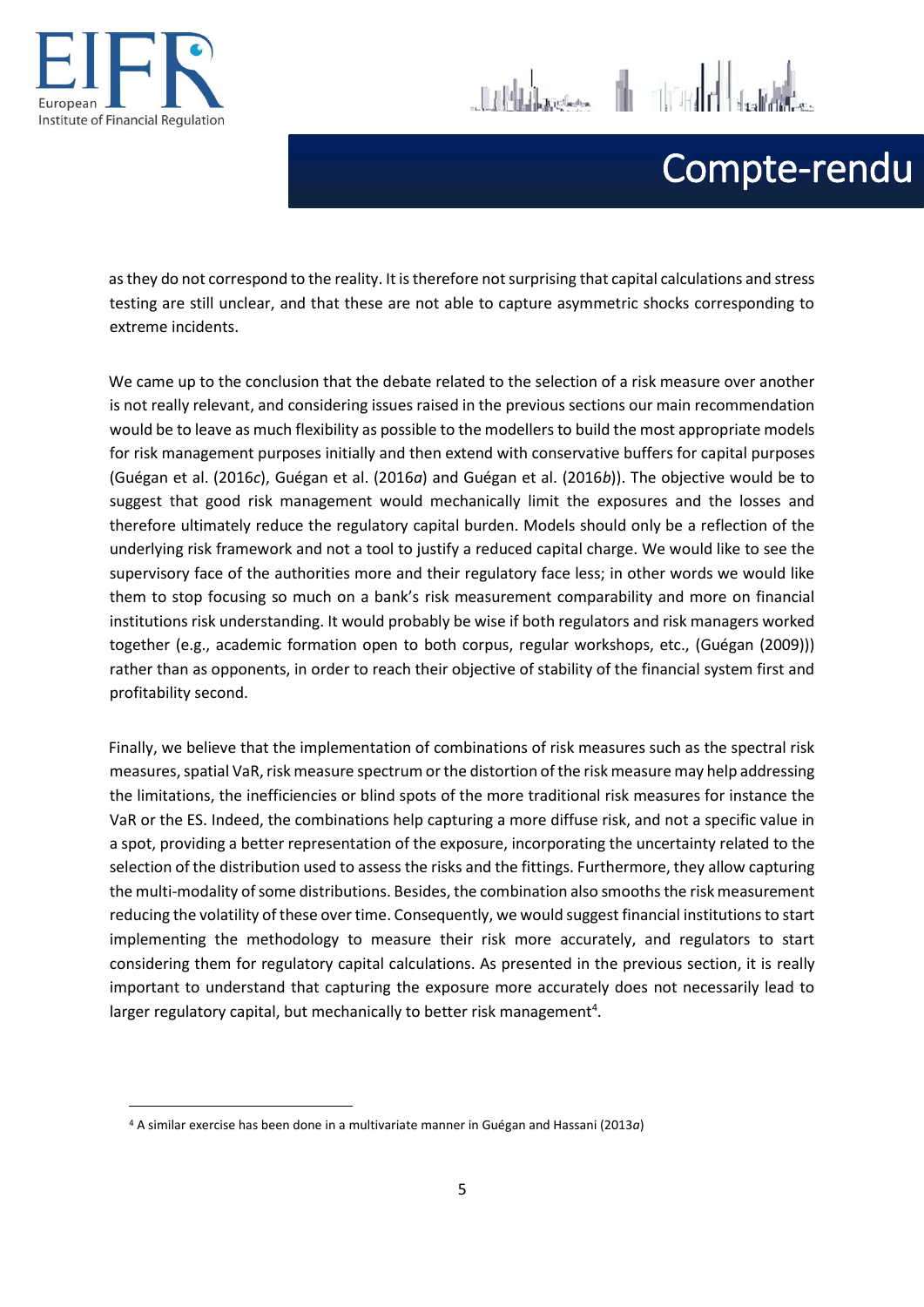

10 Holdwigen III 11 11 Hold

# Compte-rendu

### **References**

- BCBS (2005), 'International convergence of capital measurement and capital standards a revised framework', *Basel Committee for Banking Supervision, Basel* .
- BCBS (2011*a*), 'Basel iii: A global regulatory framework for more resilient banks and banking systems', *Basel Committee for Banking Supervision, Basel* .
- BCBS (2011*b*), 'Interpretative issues with respect to the revisions to the market risk framework', *Basel Committee for Banking Supervision, Basel* .
- BCBS (2013), 'Fundamental review of the trading book: A revised market risk framework', *Basel Committee for Banking Supervision, Basel* .
- Bensoussan, A., Guégan, D. and Tapiero, C., eds (2015), *Future Perspectives in Risk Models and Finance*, Springer Verlag, New York, USA.
- EBA (2014*a*), 'Consultation paper- on draft regulatory technical standards (rts) on credit valuation adjustment risk for the determination of a proxy spread and the specification of a limited number of smaller portfolios and in the article 383 of regulation (eu) 575/2013 capital requirements regulation - crr', *European Banking Authority, London* .
- EBA (2014*b*), 'Draft regulatory technical standards on assessment methodologies for the advanced measurement approaches for operational risk under article 312 of regulation (eu) no 575/2013', *European Banking Authority, London* .
- Guégan, D. (2009), Former les analystes et les opérateurs financiers, *in* G. Giraud and C. Renouard, eds, '20 propositions pour réformer le capitalisme', Flammarion, Paris, France.
- Guégan, D. and Hassani, B. (2013*a*), 'Multivariate vars for operational risk capital computation
	- : a vine structure approach.', *International Journal of Risk Assessment and Management (IJRAM)*  **17(2)**, 148–170.
- Guégan, D. and Hassani, B. (2013*b*), 'Using a time series approach to correct serial correlation in operational risk capital calculation', *The Journal of Operational Risk* **8(3)**, 31–56.
- Guégan, D. and Hassani, B. (2015*a*), Distortion risk measures or the transformation of unimodal distributions into multimodal functions, *in* A. Bensoussan, D. Guégan and C. Tapiero, eds, 'Future Perspectives in Risk Models and Finance', Springer Verlag, New York, USA.